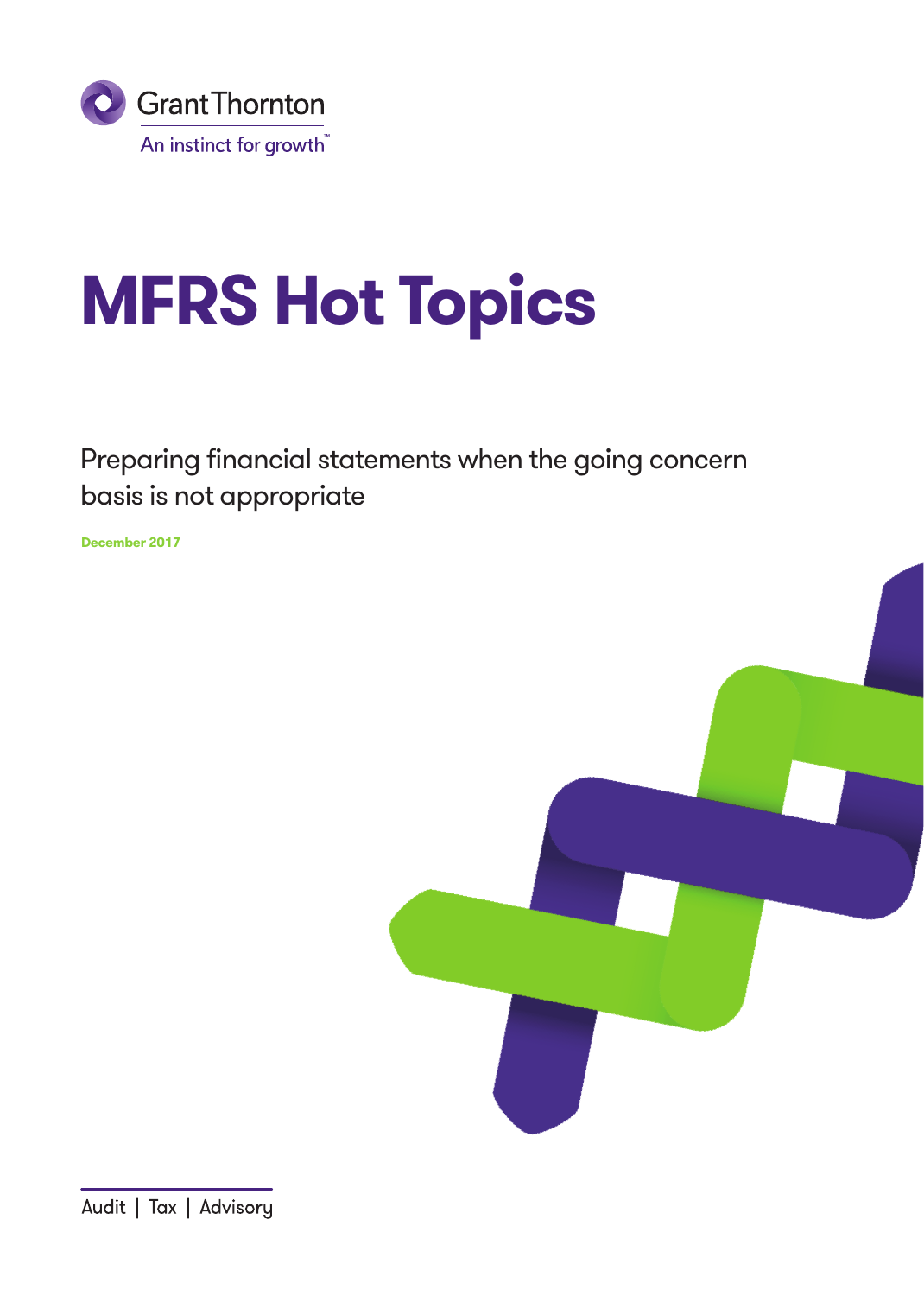## **Contents**

| <b>Section</b>    | <b>Page</b> |
|-------------------|-------------|
| <b>Issue</b>      | 03          |
| Background        | 03          |
| Analysis          | 04          |
| <b>Disclosure</b> | 07          |
|                   |             |

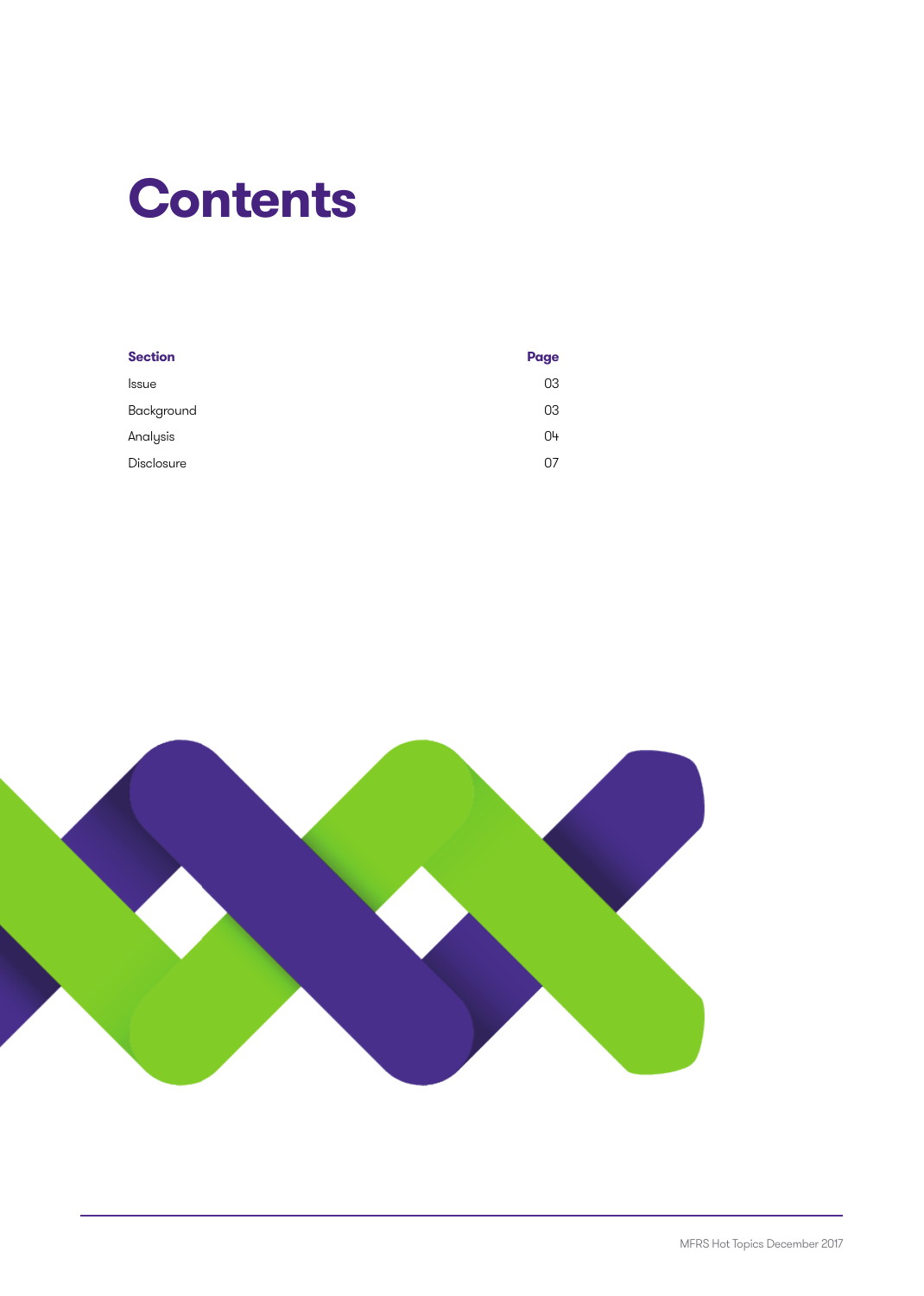### **Issue**

This edition of MFRS Hot Topics provides guidance on the issues encountered when an entity determines that it is not appropriate to prepare its financial statements on a going concern basis.

#### Relevant MFRSs

MFRS 5 Non-current Assets Held for Sale and Discontinued Operations MFRS 101 Presentation of Financial Statements MFRS 110 Events after the Reporting Period MFRS 137 Provisions, Contingent Liabilities and Contingent Assets



## What's the issue?

Both MFRS 101 'Presentation of Financial Statements' and MFRS 110 'Events after the Reporting Period' suggest that a departure from the going concern basis is required when specified circumstances exist. Neither Standard however provides any details of an alternative basis of preparation and how it may differ from the going concern basis. Entities will therefore need to develop an appropriate basis of preparation. This MFRS Hot Topics addresses some of the issues that entities will face when doing so.

## Background

MFRS 101 states "When preparing financial statements, management shall make an assessment of an entity's ability to continue as a going concern. An entity shall prepare financial statements on a going concern basis unless management either intends to liquidate the entity or to cease trading, or has no realistic alternative but to do so. When an entity does not prepare financial statements on a going concern basis, it shall disclose that fact, together with the basis on which it prepared the financial statements and the reason why the entity is not regarded as a going concern" (MFRS 101.25).

MFRS 101 appears then to suggest that a departure from the going concern basis is required when the specified circumstances exist.

This is confirmed by MFRS 110 which states that "an entity shall not prepare its financial statements on a going concern basis if management determines after the reporting period date either that it intends to liquidate the entity or to cease trading, or that it has no realistic alternative but to do so."(MFRS 110.14).

Neither MFRS 101 nor MFRS 110 provide any details however of any alternative basis and how it might differ from the going concern basis. Management should then choose accounting policies that will result in the most relevant and reliable financial information.

Entities will therefore need to give careful consideration as to the appropriate basis of preparation bearing in mind their own specific circumstances. The purpose of this MFRS Hot Topics is not to provide guidance on determining whether an entity is or is not a going concern but to provide insights on the matters to be considered when a going concern basis is not appropriate.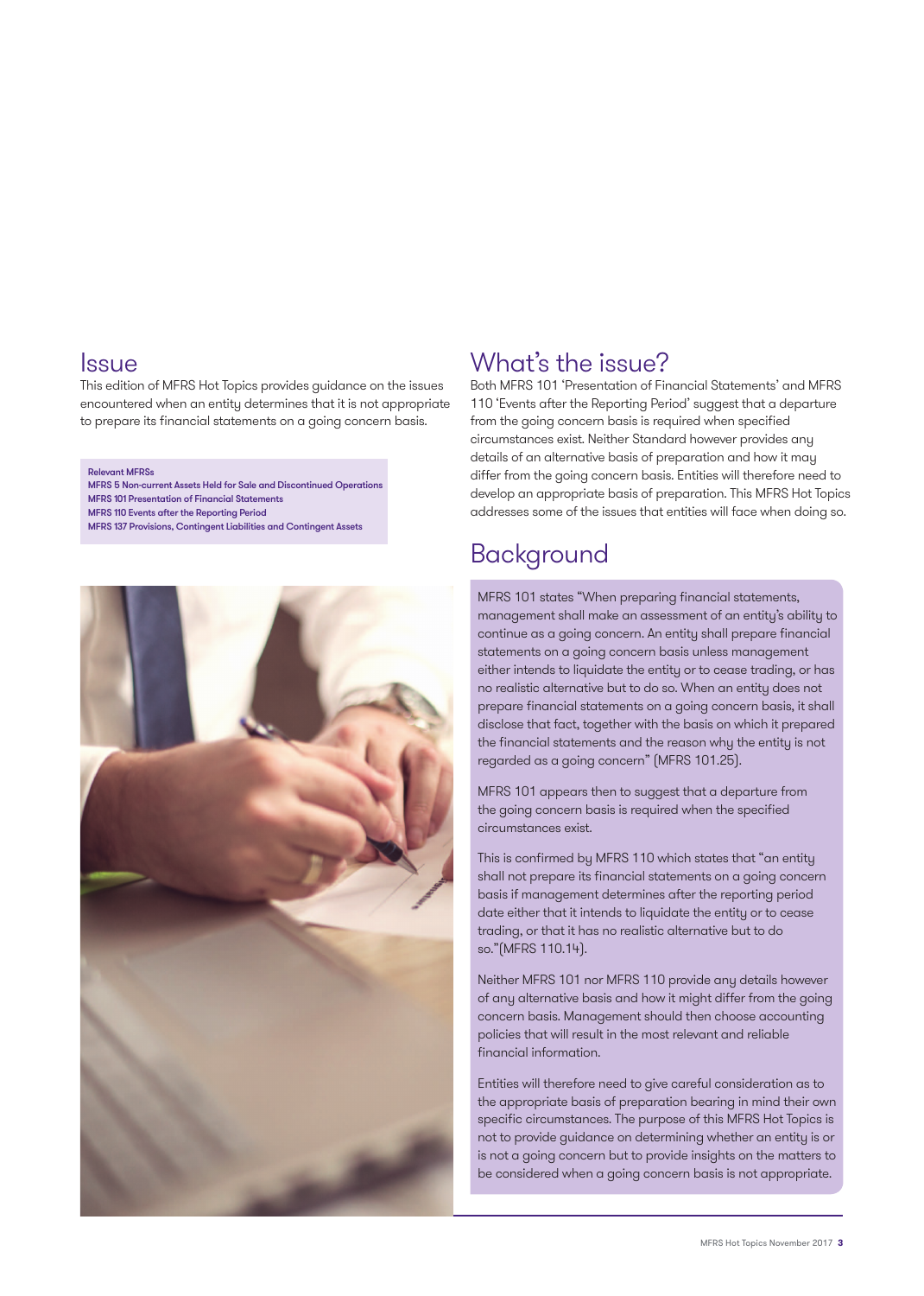

## Analysis

#### **Objective of financial statements when not prepared on a going concern basis**

Several points are relevant to the objective of financial statements that are not prepared on a going concern basis.

Firstly, there is no general dispensation from the measurement, recognition and disclosure requirements of MFRS if the entity is not expected to continue as a going concern. Our preference then is to use the 'normal' recognition and measurement requirements of MFRS as the starting point for accounting and only deviate from these where adequate justification exists, for example arising from events after the reporting date.

A second point is that each situation needs to be assessed on its own facts and circumstances as some entities in a nongoing concern situation will be closer to liquidation or ceasing trading than others. The accounting will typically reflect this. For example, when an entity is in the process of being liquidated or will be liquidated imminently, the financial statements might be prepared under what is sometimes referred to as a 'break-up basis' or 'liquidation basis'.

Some people argue that under such a 'break up' basis, the objective of the financial statements changes from reporting financial performance to consideration of matters such as:

- whether the assets are sufficient to satisfy the entity's creditors
- quantification of the amount of any surplus that may be available for distribution to the shareholders (i.e. what the value of the entity will be when it is 'broken up' into its separate parts on liquidation).

This is important as under such a 'break-up basis', provision would be made for losses subsequent to the reporting period and for the costs of winding up the business irrespective of whether an irrevocable decision to terminate the business had been made at the end of the reporting period. Assets would also be restated to their actual or estimated sale proceeds even if this was different from their fair value at the end of the reporting period.

#### **Terminology**

The terms 'break-up basis' and 'liquidation basis' are not defined terms that are used in MFRS but are ones that are used informally. 'Break-up basis' is used in some countries to signify that an entity is at a stage where its assets are being realised or are about to be realised as part of the process of liquidating the entity. In other countries the terms 'liquidation basis' or 'an orderly realisation basis' are used and are broadly equivalent in nature. An informative description of the preparation basis adopted will often be more important than the label attributed to it.

It is also worth noting that both MFRS 101.25 and MFRS 110.14 use the phrase 'cease trading'. This phrase is used in the sense of an entity which is no longer involved in the activity of buying and selling goods and services. It should not be confused with a situation where an entity which is listed on a stock exchange has its shares suspended from trading.

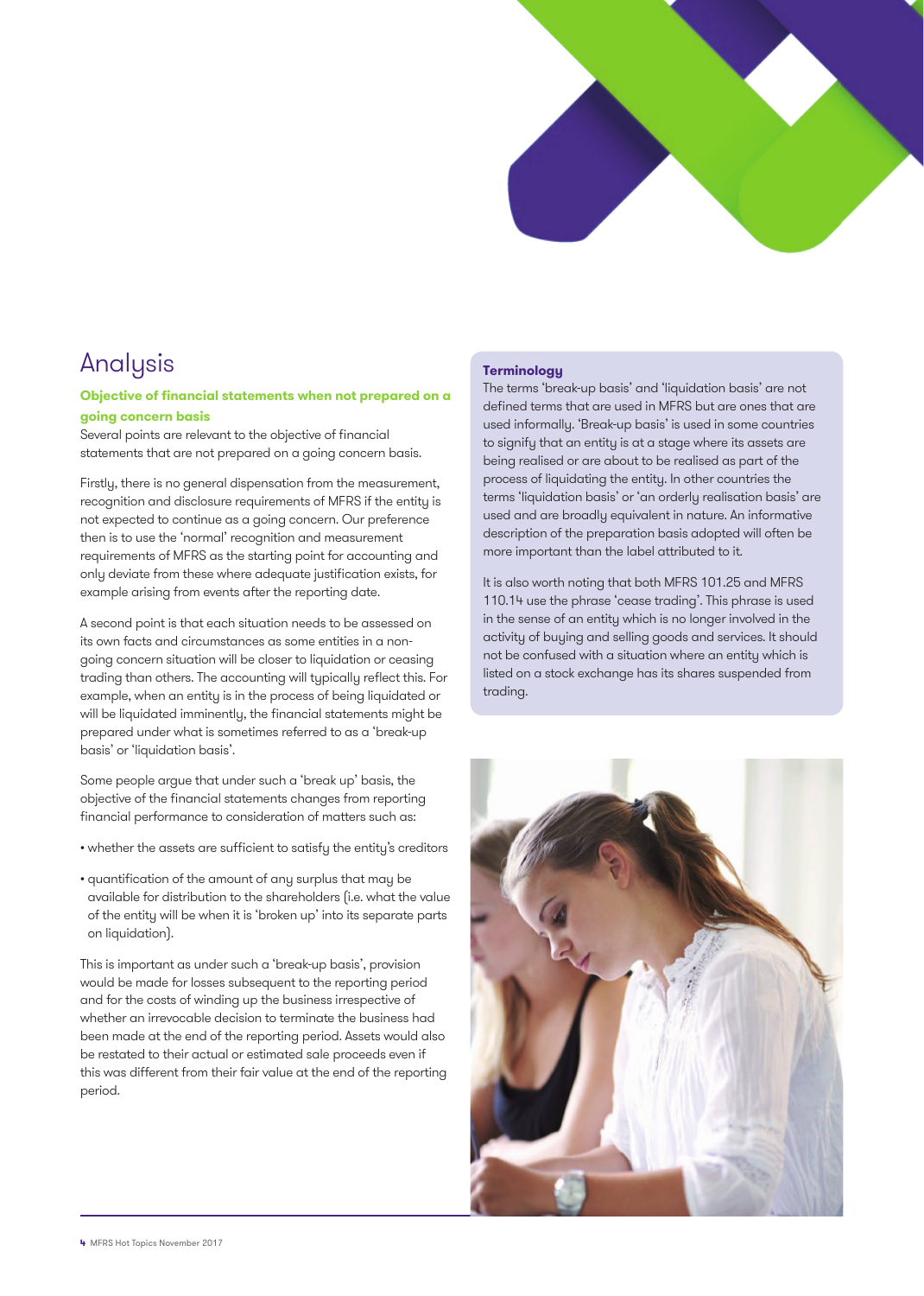

#### **Our view**

The fact that a going concern basis is inappropriate does not automatically mean that a 'break-up' basis (see 'terminology' on page 4) is appropriate. In our view, the preparation of financial statements on this basis is not appropriate except perhaps in very rare circumstances. This is because the financial statements should reflect the circumstances existing at the end of the reporting period. For example, if the entity in question has assets that include quoted securities it is difficult to see why these should be recorded at an amount below their fair value even if they are sold for a lower amount after the reporting period. A loss on disposal in the subsequent period reflects the decision to hold them rather than to sell them at the end of the reporting period. For similar reasons, it would not be appropriate to make provision for future losses or liabilities for which there was no commitment at the end of the reporting period.

In this situation, our view is that even if a company has decided to cease trading, the financial statements should generally not be prepared on a break up basis but rather on a basis that is consistent with MFRS but amended to reflect the fact that the 'going concern' assumption is not appropriate. This will generally involve writing assets down to their recoverable amount<sup>1</sup> based on conditions existing at the end of the reporting period and providing for contractual commitments which may have become onerous as a consequence of the decision to liquidate the entity or to cease trading. We discuss these areas in more detail under the relevant headings below.

1 Recoverable amount is defined in MFRS 136 'Impairment of Assets' as "the higher of its fair value less costs of disposal and its value in use". 'Value in use' is defined as "the present value of the future cash flows expected to be derived from an asset or cashgenerating unit".

#### Measurement of assets **Writing down assets**

It will always be appropriate to consider the need to write down assets for impairment when a company intends to liquidate the entity or to cease trading. For instance, when financial statements are prepared on a going concern basis, a nonfinancial asset may be stated at an amount which is greater than its net realisable value provided that it is no greater than its recoverable amount.

#### **Our view**

Where a decision has been made to cease trading in the near term, there are unlikely to be any material cash flows from the use of the asset other than from its disposal. Our view is that it will therefore often be necessary to write assets down to their fair value less costs of disposal in a nongoing concern situation.

#### **Writing up assets**

A related question is whether it is acceptable to write-up an asset where its fair value is greater than its carrying amount. A number of Standards would not permit such a write-up as their requirements restrict the amount to be recognised for an asset to the lower of cost or depreciated cost and net realisable value/ fair value less costs to sell. These include MFRS 102 'Inventories', the cost model under MFRS 116 'Property, Plant and Equipment' and MFRS 5 'Non-current Assets Held for Sale and Discontinued Operations'.

#### **Our view**

Our view is that it will generally be inappropriate to make such upward adjustments as there is no general dispensation from the measurement, recognition and disclosure requirements of MFRS if the entity is not expected to continue as a going concern.

However, in those situations where an entity deems it appropriate to prepare its accounts on a 'break up basis' (see above), it is difficult to definitively rule out such adjustments given the lack of clarity in MFRS 101 and MFRS 110 in relation to financial statements that are not prepared on a going concern basis. Where such an approach is adopted, however, clear disclosure will be key (see separate section).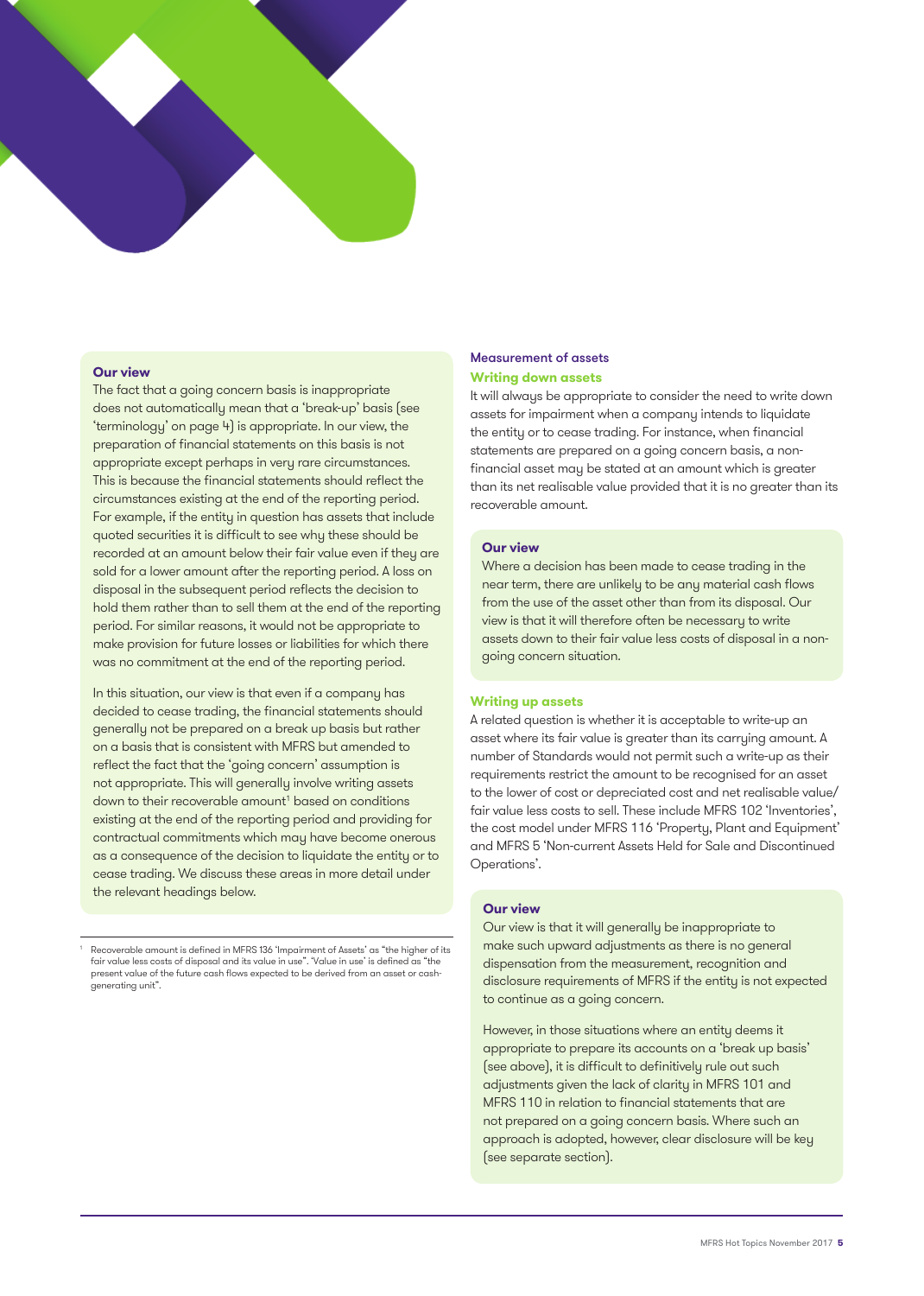#### **Liabilities**

Contractual commitments may become onerous because of a decision to cease trading or to liquidate a business.

#### **Our view**

Our view is that it may be acceptable to accrue such costs by applying the guidance on onerous contracts in MFRS 137 'Provisions, Contingent Liabilities and Contingent Assets' by analogy. As stated above there is no general dispensation from the measurement, recognition and disclosure requirements of MFRS if the entity is not expected to continue as a going concern. We therefore believe that it will generally not be appropriate to make a provision for future losses or liabilities for which a commitment did not exist at the end of the reporting period. We consider our views here to be consistent with MFRS 137's guidance that provisions for future operating losses are not recognised (MFRS 137.63).

Other complex issues may be encountered. For example, take the case of financial liabilities that are legally payable on demand but which will not be paid in full due to a lack of available resources. MFRS 13 'Fair Value Measurement' requires the fair value of a financial liability with a demand feature to be not less than the amount payable on demand, discounted from the first date that the amount could be required to be paid. The question is whether adjustments can be made to such liabilities to take into account the fact that they will not be paid in full where an entity prepares its financial statements on a basis other than going concern.

#### **Our view**

Our view is that it will generally not be appropriate to make such adjustments. However, similar to the issue of writing up assets, it is difficult to definitively rule out these adjustments where an entity prepares its financial statements on a 'break up basis' given the lack of clarity in MFRS 101 and MFRS 110.

#### **Presentation and disclosure**

Given the lack of guidance under MFRS where an entity does not prepare its financial statements on a going concern basis, clear presentation and disclosure of the accounting adopted will be key. We discuss some of the major issues arising under the following headings:

- reclassification of assets and liabilities from non-current to current
- presentation of discontinued operations
- MFRS compliance
- disclosure.

#### **Reclassification of assets and liabilities from non-current to current**

An issue to consider when a going concern basis is not appropriate is whether non-current assets should be reclassified as current assets and non-current liabilities reclassified as current liabilities.

#### **Our view**

Our view is that assets classified as non-current in accordance with MFRS 101 should not be reclassified as current assets unless and until they meet the 'held for sale' criteria in MFRS 5. However, non-current liabilities may have to be reclassified as current liabilities because of breaches of borrowing covenants and similar factors which existed at the end of the reporting period. Entities may also need to consider reclassifying financial instruments they have issued from equity to liabilities where those instruments contain terms that require the entity to settle the obligation in cash or another financial asset in the event of liquidation of the entity (such terms are ignored under MFRS 132.25(b) where an entity is a going concern).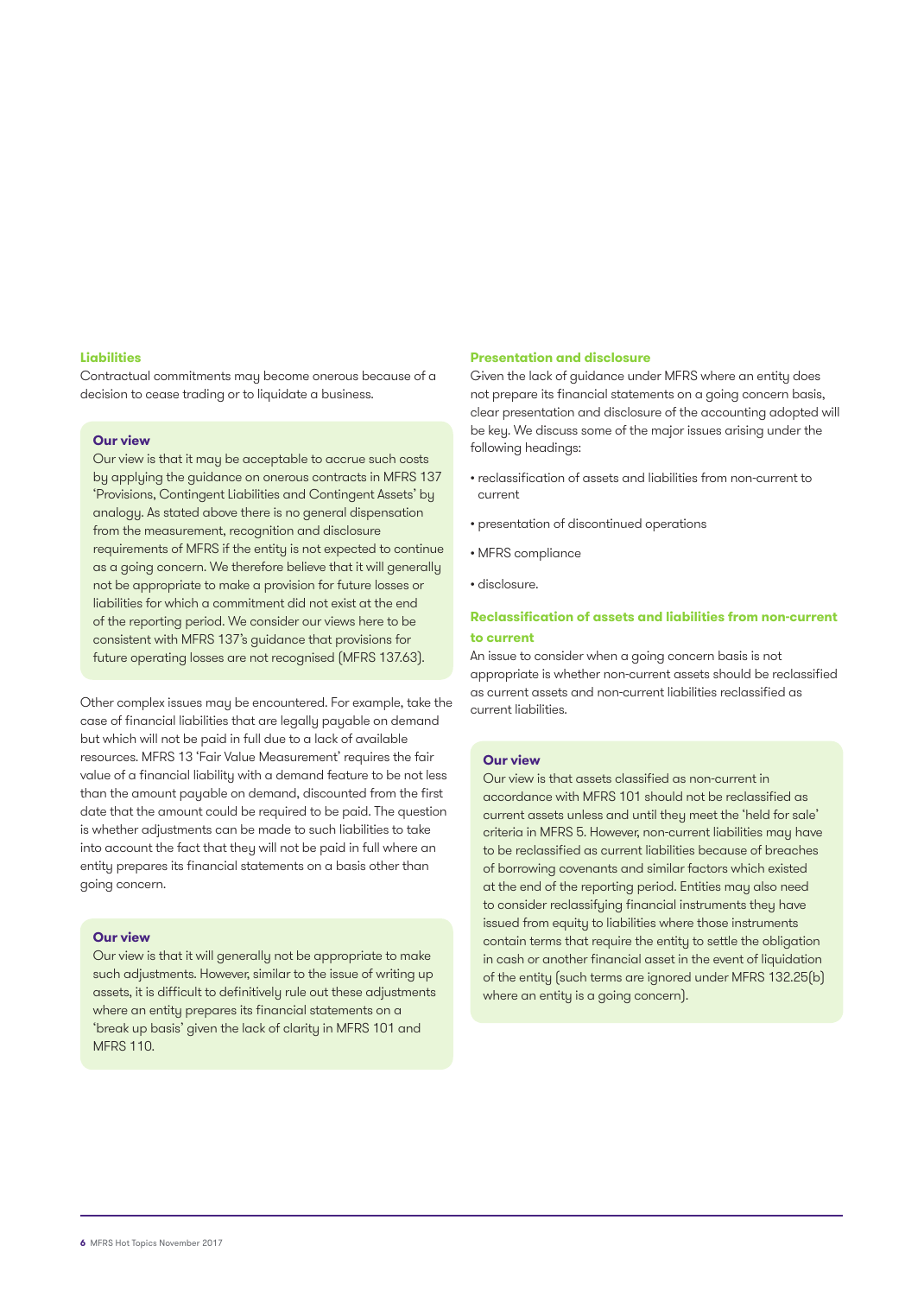#### **Presentation of discontinued operations**

Another issue that arises is whether an entity needs to present discontinued operations in accordance with MFRS 5 when a going concern basis is not applicable as the result of, for example, an intention to cease trading.

#### **Our view**

While differing views may exist on this issue, our preference is not to insist on presentation of discontinued operations in such a situation. Our view is that the objective of presenting discontinued operations as a separate item of income or loss is to segregate the results that have been discontinued from the results of continuing operations. We believe that this would not result in meaningful information in a situation where an entity has decided to cease trading and all of its operations will therefore be discontinued.

#### **MFRS compliance**

Mixed views exist as to whether an entity can claim compliance with MFRS if its financial statements are not prepared on a going concern basis. Some commentators struggle to see financial statements as being MFRS compliant when they depart from the normal measurement requirements of MFRS. For example, can an entity be considered as applying an MFRS framework when using alternative non-going concern accounting policies (e.g. liquidation values)? Similarly, if going concern is not an appropriate assumption for the basis of preparation, what is the appropriate basis – should it start with MFRSs and be modified on an individual item basis or does it override all MFRSs?

#### **Our view**

Our view is that the lack of guidance in MFRS means that it is difficult to definitively say what can or cannot be done provided that an entity adopts a basis that is supportable and well disclosed. As discussed earlier, we also believe that it is acceptable to use the 'normal' recognition and measurement requirements of MFRS as the starting point for accounting and deviate from these where adequate justification exists. Provided such an approach is taken, we believe it is acceptable to make an explicit and unreserved statement of compliance with MFRSs in the financial statements.

### **Disclosure**

Finally, it is important to remember that MFRS 101 requires disclosure of the judgements made in applying the entity's accounting policies that have the most significant effect on the amounts recognised in the financial statements. It will of course then be very important to adequately disclose the basis of preparation and its effects in a situation where an entity prepares its financial statements on a basis other than going concern. Such disclosure might cover:

- the nature of any departure from the 'normal' recognition and measurement requirements of MFRS
- the nature of any reclassifications of assets or liabilities from non-current to current
- qualitative and/or quantitative information on write-ups or write-downs of assets
- key assumptions and judgements made by management
- the effect on comparatives.

Whether statutory financial statements will be required at all will depend on the legal and regulatory requirements in the jurisdiction concerned.

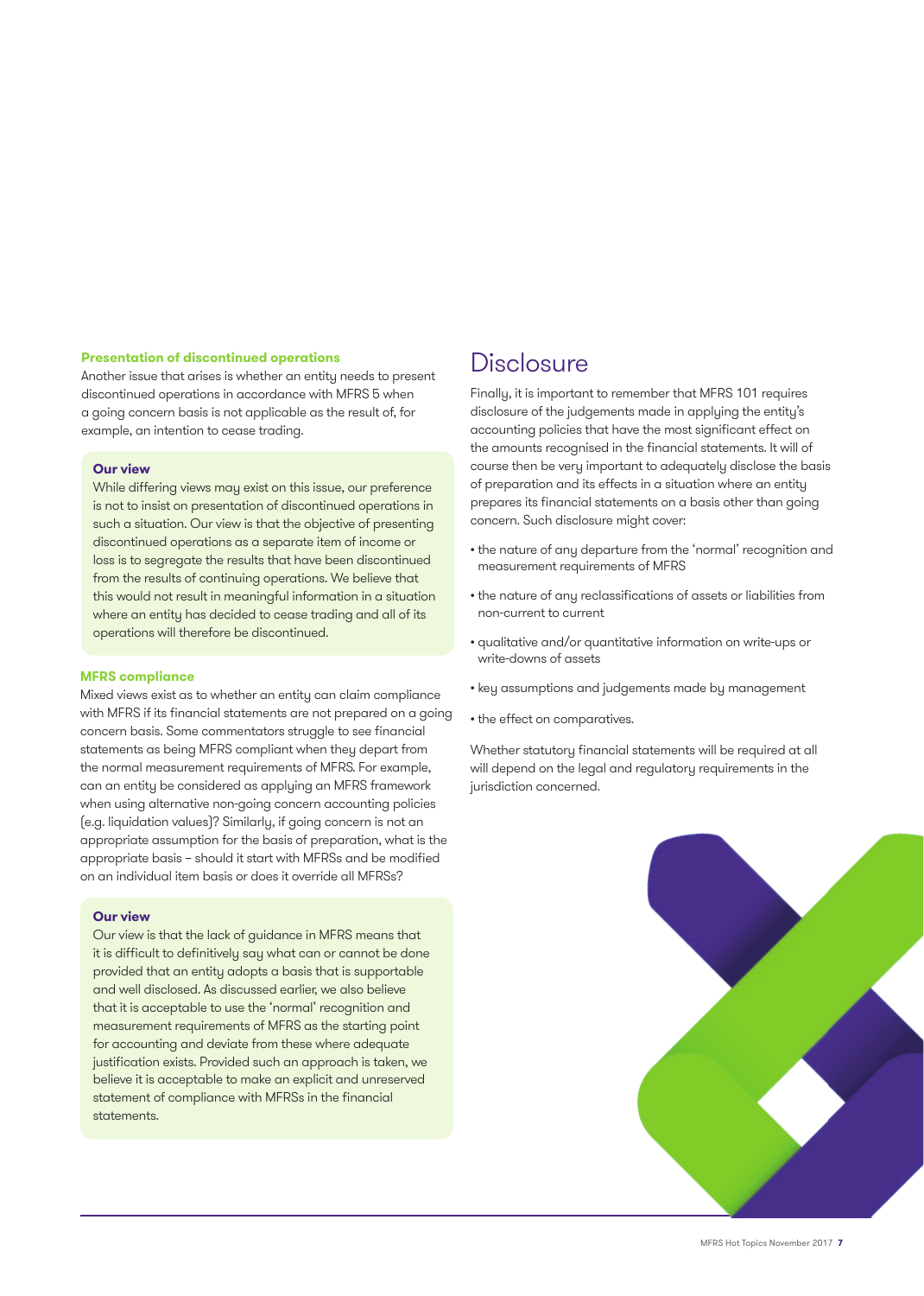## **How Grant Thornton can help**

Grant Thornton is one of the world's leading organisations of independent assurance, tax and advisory firms. If you have any questions about MFRS, kindly be in touch with our team.

## Our offices

Kuala Lumpur

Levels 11,15 & 8 Sheraton Imperial Court Jalan Sultan Ismail 50250 Kuala Lumpur T +603 2692 4022 F +603 2721 5229 E info@my.gt.com

#### Penang

51-8-A Menara BHL Bank Jalan Sultan Ahmad Shah 10500 Penang T +604 228 7828 F +604 227 9828 E info.pg@my.gt.com

#### Johor

Unit 29-08, Level 29 Menara Landmark 12 Jalan Ngee Heng 80000 Johor Bahru, Johor T +607 223 1848 F +607 224 9848 E info.jb@my.gt.com

#### Kuantan

A-105A, 1st Floor Sri Dagangan, Jalan Tun Ismail 25000 Kuantan Pahang T +609 515 6124 F +609 515 6126 E info@my.gt.com

#### Cambodia

20th Floor, Canadia Tower Monivong Boulevard Phnom Penh Cambodia T +855 23 966 520 F +855 23 966 526 W www.grantthornton.com.kh

Disclaimer: This document has been developed as an information resource. It is intended as a guide only and the application of its contents to specific situations will depend on the particular circumstances involved. While every care has been taken in its presentation, personnel who use this document to assist in evaluating compliance with International Financial Reporting Standards should have sufficient training and experience to do so. No person should act specifically on the basis of the material contained herein without considering and taking professional advice. Neither Grant Thornton International Ltd, nor any of its personnel nor any of its member firms or their partners or employees, accept any responsibility for any errors it might contain, whether caused by negligence or otherwise, or any loss, howsoever caused, incurred by any person as a result of utilising or otherwise placing any reliance upon this document.